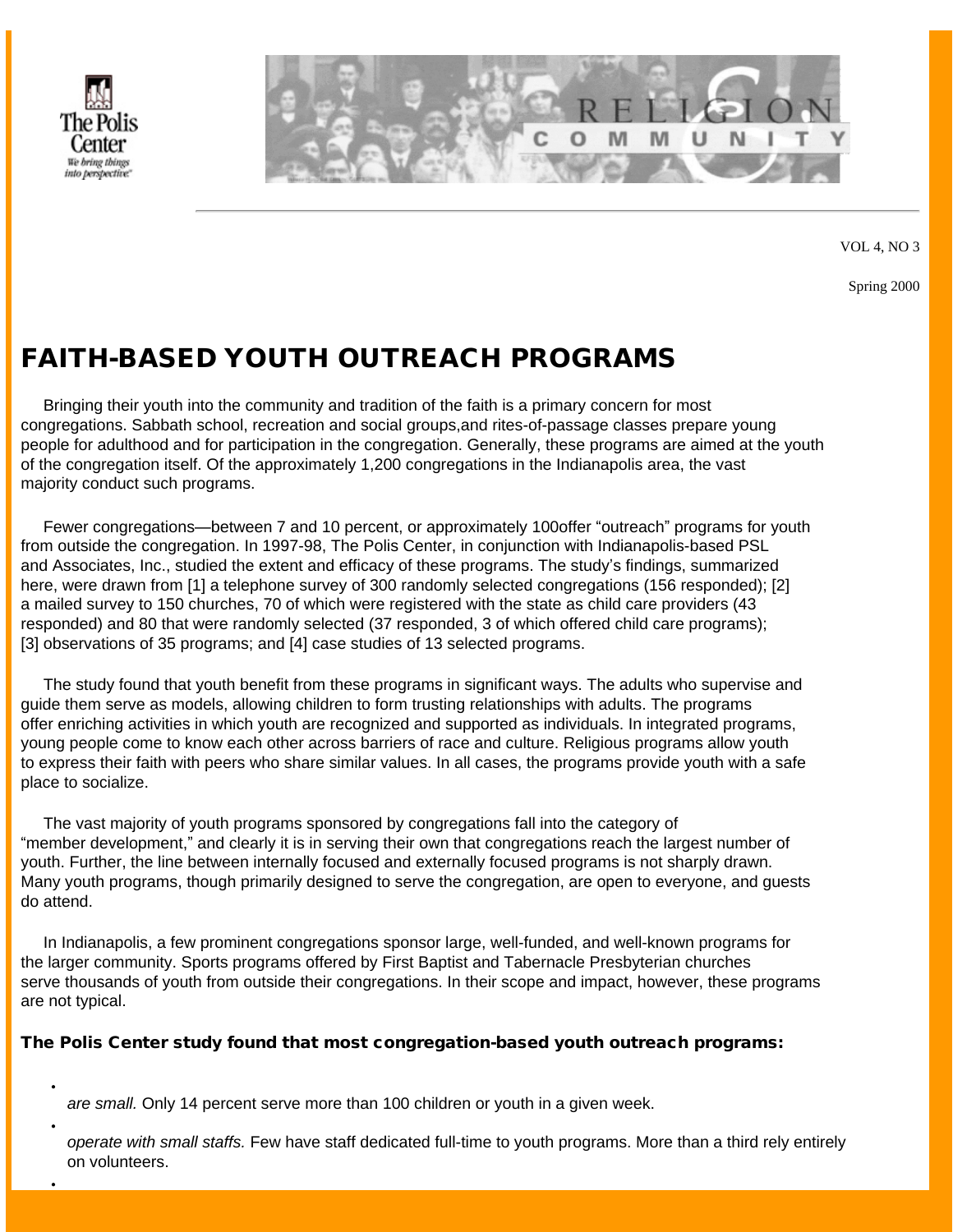*are internally funded.* A relatively small number receive some funding from their denominations, charitable foundations, or other outside sources.

●

●

●

*operate independently.* Few of the programs are part of a network or partnership with other congregations or community groups.

*are racially homogenous.* Most programs serve a population that reflects the congregation's membership. Only 12 percent serve a significantly mixed population.

*operate without formal guidelines.* Few programs adhere to formal regulatory standards, or use any measures to evaluate their effectiveness.

 The range and variety among congregational programs themselves is not so great as many believe.Art Farnsley, senior research associate at The Polis Center, wrote the report's analysis. Even though many congregational programs describe themselves as "unique," says Farnsley, "when we looked at programs closely, we were struck more by their similarities than by their differences."

 Youth outreach programs have four basic emphases, with most possessing elements of each type. *Evangelism* programs emphasize Bible study and religious instruction, usually mixed with recreation or some other element. No programs studied were solely evangelical, and only 10 percent were found to have evangelism as their primary focus. Evangelism programs tend to focus on young children.

 Most *compensatory* programs are aimed at adolescents. Thirty-nine percent of the programs observed offer some sort of social compensation, such as tutoring, job training, crisis counseling, and leadership development. These programs generally have the widest networks of support and partnerships and reach furthest into the community.

 *Safe space* programs (31 percent) offer a place without drugs, alcohol, or violence where children or youth can gather to socialize and play. These may or may not have an evangelical component. The recreation program at Tabernacle Presbyterian Church mixes members (generally white, middle class and suburban) with nonmembers (generally black, urban, and often poor). For these two groups—who might otherwise never interact —the program provides a safe space to meet.

 *Service*-oriented programs (20 percent), many of them Catholic, enable the youth of a congregation to serve others. Usually, these programs are not part of a network, but represent the effort of an individual congregation. A notable exception is Beggars for the Poor, a program operated by the St. Vincent de Paul Society that involves a number of congregations. As part of their congregation's involvement, youth from St. Luke Roman Catholic Church collect food and clothing and distribute them to homeless people.

 The report identifies variables that account for some of the differences among youth programs, including *religious tradition, race, size of congregation, leadership, ,* and *relationship to local community.*

 "The most obvious difference among religious traditions," Farnsley points out, "is that Catholics, unlike Protestants, tend to divide their service areas geographically." Catholic congregations see themselves as responsible for the spiritual care of all Catholics within their parish. Further, they extend their services to others in the neighborhood, particularly the needy. Many Catholic parishes operate schools that are open to all who live within the parish.

 The study suggests that black and white congregations often establish youth programs for different reasons. Programs of white congregations are more likely to be for membership development. Black congregations, especially Baptists and Pentecostals, often include the young in adult worship and social activities, rather than place them in separate programs. Black congregations, when they are in poor neighborhoods, are more likely to have an outward focus on the pressing social problems around them.

 Large congregations 500 or more members constitute about one-quarter of the congregations surveyed, but they sponsor two-thirds of the outreach programs that serve 100 or more youth per week. Not surprisingly, large congregations are more likely to have full-time staffs devoted to their youth programs.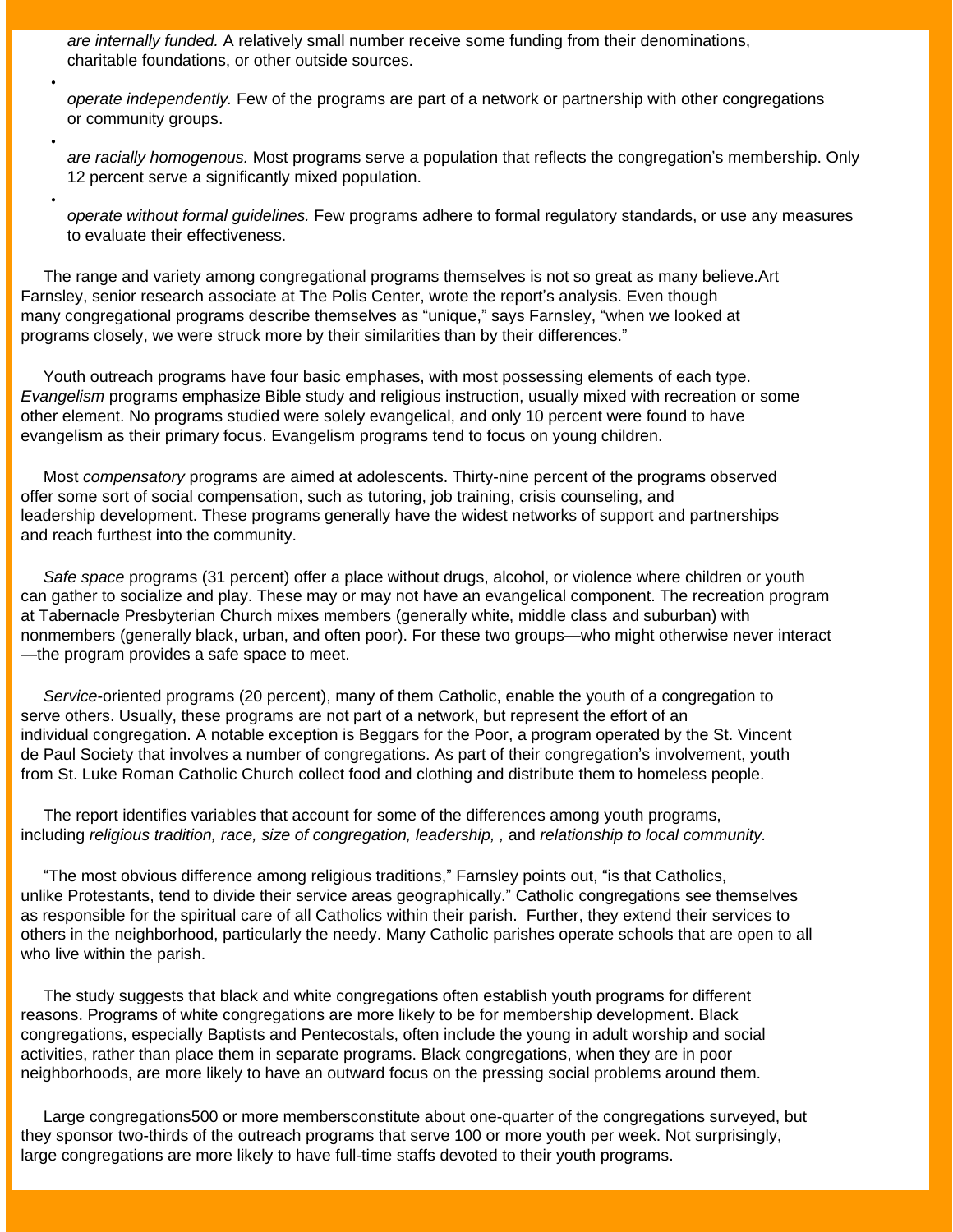In more than half the programs, directors have no formal credentials for the position. Of those with credentials of some sort, only 10 percent have training rising to the level of a college degree. Karen Thome Feitl, now a project administrator with the Indiana Youth Institute, was a research assistant on the study. She observes that youth work is seldom a career destination among people seeking pastoral ministry positions. "Some clergy go into staff positions in youth ministry right out of seminary, but then often move on within a few years to other kinds of ministries," she says.

 Most congregation-based programs rely on volunteers, which is both a strength and a weakness. Volunteers are dedicated and bring a caring attitude to youth, and often serve as parental role models to those who otherwise lack such models. But volunteers are often untrained and ill equipped to deal with many of the problems faced by the young people in their care.

 Congregations with youth outreach programs tend to be more connected to their local communities than congregations without such programs. When trying to reach and serve a youth population other than their own members, congregations usually find that group right outside their doors, even though the members of the congregation are likely to live throughout the metropolitan area.

 While the study did not focus on religious schools, it found that many congregations operate schools, and often these serve a large number–even a majority–of youth drawn from outside the congregation. This is especially true of day care and preschool programs that serve younger children. Congregations typically view these programs as ministries.

 Throughout the course of the study, researchers discovered that, among the majority of congregations that do not sponsor outreach programs for young people, many expressed the desire to do something positive for youth in the broader community. In most cases, the reason cited for not doing so was lack of resources, either staff or funds.

 Paula Schmidt-Lewis, president of PLS and Associates, Inc., and a local expert on youth services, says that, when delivering social services to youth, congregations have the flexibility to react quickly to needs, but she agrees that resources limit the role they can play in this arena. "Even the wealthier congregations will tell you that they are stretched," she says. "It's not a given that they can reach deeper into their pockets."

 David Licht, research associate at The Polis Center, conducted field research for the study. He points out that even programs with limited resources, however, manage to "serve and engage young people." While the study differentiated among the programs according to primary focus, he notes that most of them cover multiple bases. "All the programs create safe spaces. All the programs are intended to improve the lives of the youth, though they have different underlying motives, whether evangelism or social service. All are compensatory in the broadest sense–they are trying to meet unmet needs."

 He adds that the needs far exceed the capacity of congregations to address. "These programs do good work," Licht says. "There are just not enough of them."

*For more information on faith-based youth outreach programs, contact The Polis Center.*

# A SAMPLING OF YOUTH OUTREACH PROGRAMS IN INDIANAPOLIS

#### St. Luke Roman Catholic Church/ Beggars for the Poor

 Beggars for the Poor is a "special work" of the Saint Vincent de Paul Society. Participating congregations distribute food and clothing to homeless people in downtown Indianapolis. Youth from St. Luke Roman Catholic Church participate as part of the community service component of their confirmation class. For further information contact: Beggars for the Poor (317) 262-4999.

#### Victory Memorial United Methodist Church/ Fountain Square Youth Corps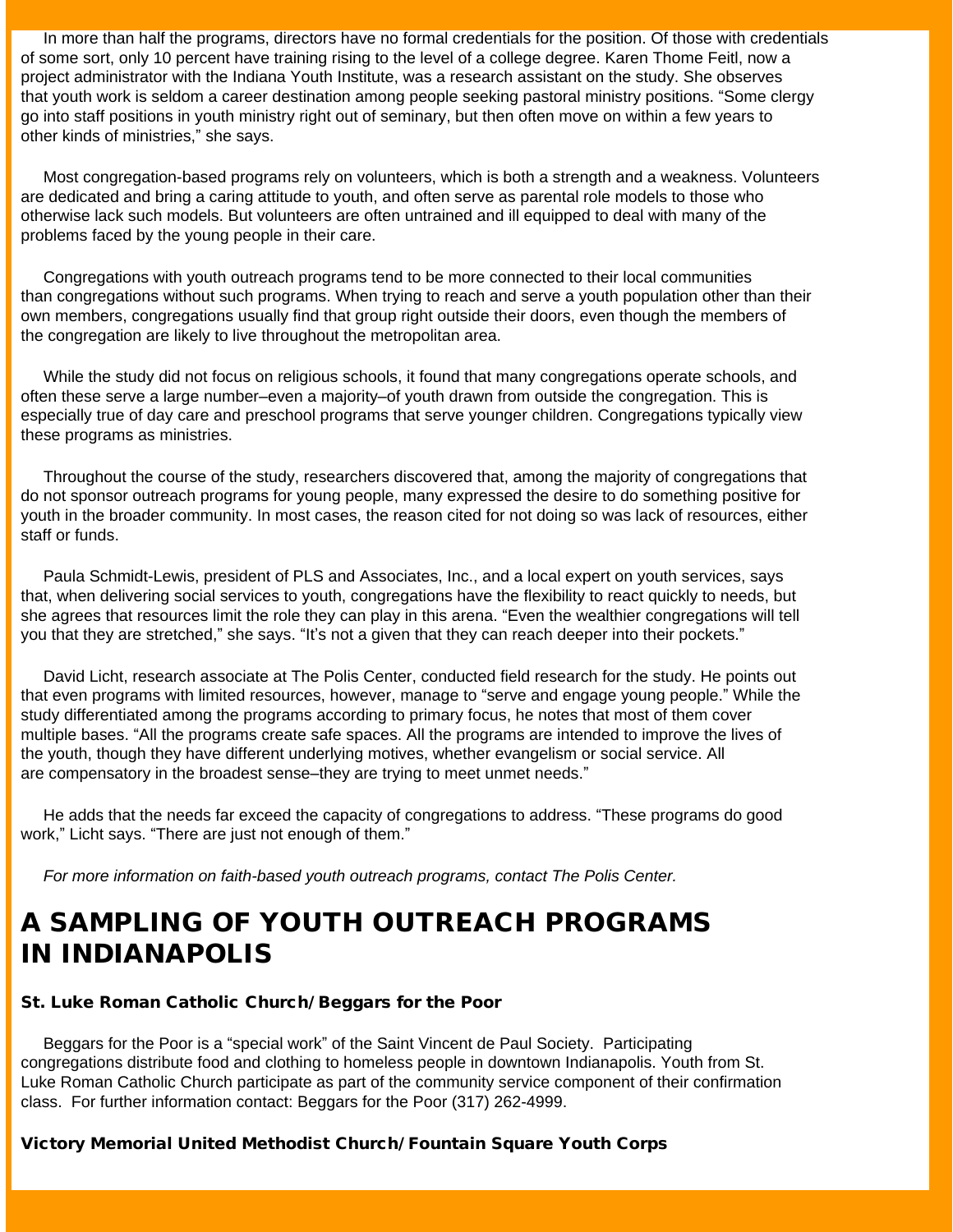The Fountain Square Youth Corp is a leadership training program geared toward junior high students. The six-week summer program focuses on community service and group building. Teams of youth clean lots, assist senior citizens, and run a program for younger children in a local park. For further information contact: Victory Memorial (317) 637-2684.

### Calvary Temple Assemblies of God/ Caring Place Saturday Sunday School

 Calvary Temple conducts a Saturday ministry to elementary age children from east side neighborhoods, employing a large paid staff and volunteers. The primary focus is evangelical. For further information contact: Calvary Temple (317) 897-7100.

### Faith Teaching Church of Deliverance/ Youth Program

 Faith Teaching Church hosts a weekend program in which youth are invited to stay overnight in the pastor's home. Participants play sports and receive basic tutoring in reading, writing, and job preparedness. For further information contact: Faith Teaching Youth Program (317) 974-0494.

### Tabernacle Presbyterian Church/ Recreation Program

 Tabernacle Presbyterian's program, in existence for 75 years, serves more than 2,000 young people annually with a variety of organized sports. Children age 6-14 come from all over the city to participate in its recreation leagues. The church provides a full-time director and support staff, while much of the coaching and supervision is provided by volunteers. For further information contact: Tabernacle Recreation (317) 926-9426.

## PRAGMATIC IDEALISM: Religion's Response to Juvenile Delinquency in the 20th Century

 At the turn of the 20th century, reformers across the country waged a crusade to save children from the city's negative influences that too often led them into the criminal court system. The most vocal and well-known of these child-savers were clergy and lay leaders. In 1901, Marion County Circuit Court Judge George W. Stubbs, an active Methodist, established one of the nation's first juvenile courts in Indianapolis, based on principles of Christian idealism and civic practicality. These elements have governed responses to juvenile justice for the past century.

 Stubbs felt that if the religious community would only reach out to them, troubled youth could be rescued by their encounter with juvenile court. Who better to serve as foster parents and probation officers than religious people of good character? He believed that involvement by churches and synagogues would create an atmosphere of sobriety, decency, uprightness in social and business relations, and a spirit of general public concern.

 Originally, Stubbs recruited eight pastors, both Catholic and Protestant, and three pastor's assistants to serve as volunteer probation officers for delinquent youths. Young offenders called before the court would be assigned probation instead of jail time, if they brought a neighborhood minister with them. Probation officers saw their charges weekly and helped them find work and stay in school.

 Reformers in the early part of the 20th century saw all their work as religious, and devised ways to combat juvenile delinquency through means other than the court system. They founded public schools, kindergartens, playgrounds, health programs, libraries, boys and girls clubs, and Sunday schools. They worked to improve children's lives and instill them with the morals and character they would need as adults. In 1925, a local survey reported that churches were doing more for youth than ever before, even as professional social workers moved to the fore in dealing with troubled youth.

 By the 1930s, juvenile court case loads had risen to the point that individual attention began to give way to the impersonal "processing" of cases. The religious community responded by establishing agencies to work with juvenile delinquents. The Catholic Charities Bureau provided trained caseworkers to work with youths brought before the court. The Church Federation worked with the Indianapolis Police Department to have Protestant youths referred to local churches for supervision.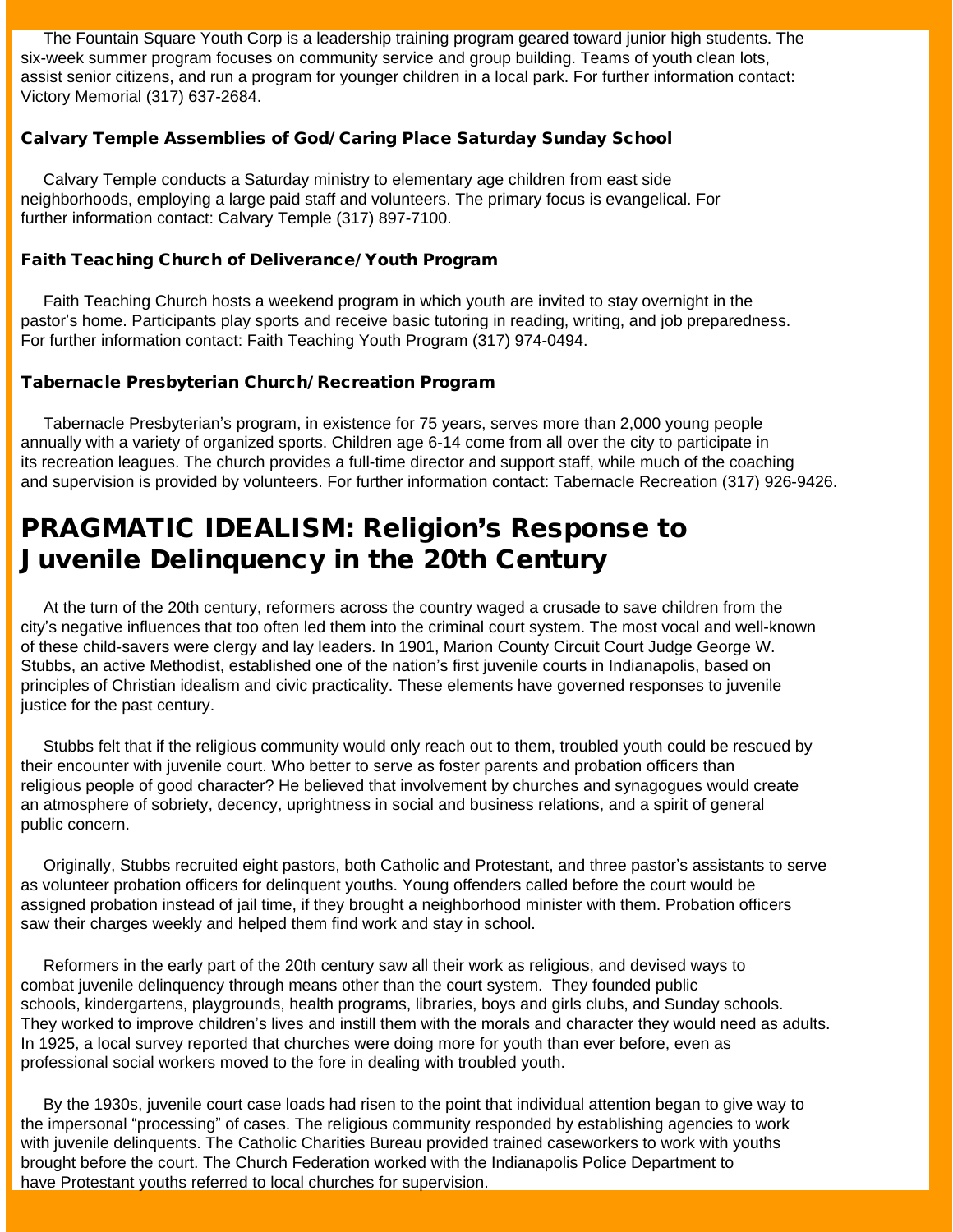In the 1960s, the public grew dissatisfied with the handling of juvenile delinquents. Efforts to counsel and reform gave way to punishment, as increasingly the youths in the juvenile court system were repeat offenders accused of serious crimes--cases untrained workers could not handle.

 Today, juvenile court is again focusing its efforts on prevention and first-time offenders. As it did a hundred years ago, the court is calling on the religious community to help address the problems of young people.

# RELIGION IN THE PUBLIC SCHOOLS

 Two fundamental American tenants, freedom of religion and separation of church and state, sometimes come into conflict. Public schools in particular must balance individual rights against community sensibilities and the strictures imposed by law.

 A national project to study religion in the public schools was undertaken by Elliot Wright of the General Board of Global Ministries of the United Methodist Church, with sponsorship by the Religion Division of Lilly Endowment Inc. Wright contracted with The Polis Center to conduct a local case study of an Indianapolis public school: Washington Township's North Central High School, selected because the district it serves reflects the demographic and religious diversity of mid-sized American cities.

 The study examined the role of religion in academic, cultural, and moral instruction; the individual expression of religion; observance of religious holidays and customs; and the ability of students to join in religious clubs on school property. Some general findings of the study:

 Religion is not a source of much conflict within the school. School officials have emphasized pluralism for the past 20 years, and today pluralistic values and practices are taken for granted by students and their families.

Teachers receive little specific training in how to deal with the expression and presentation of religion.

 Different standards apply in classrooms and extra-curricular activities. Sports teams may pray before games, though prayer is not allowed in classrooms. On the other hand, a game will not be cancelled for a religious holiday, though classes may be cancelled on the same date.

 Religion is seldom broached by school officials as a topic for public discussion. Changes in school practice regarding religion are low-key and gradual, and are generally accepted by students and parents.

 School officials sense that the consensus of community opinion on this topic is fragile, with some justification. A survey of residents indicated that many in the community want more religion in the schools. As well, the survey indicated a trend among younger residents toward more conservative religious values, and significant differences between black and white respondents.

 Compared with those in neighboring communities, residents of Washington Township are not strident in their dealings with local educators concerning matters of religion in the schools. North Central maintains a balance of practicality, common sense, and respect for religious diversity.

## Fresh Currents Filling the Void: Juvenile Court and Faith-Based Organizations

 In the 14 years that Marion Superior Court Juvenile Judge James Payne has been on the bench, he has worked with many traditional programs designed to help troubled youths and their families.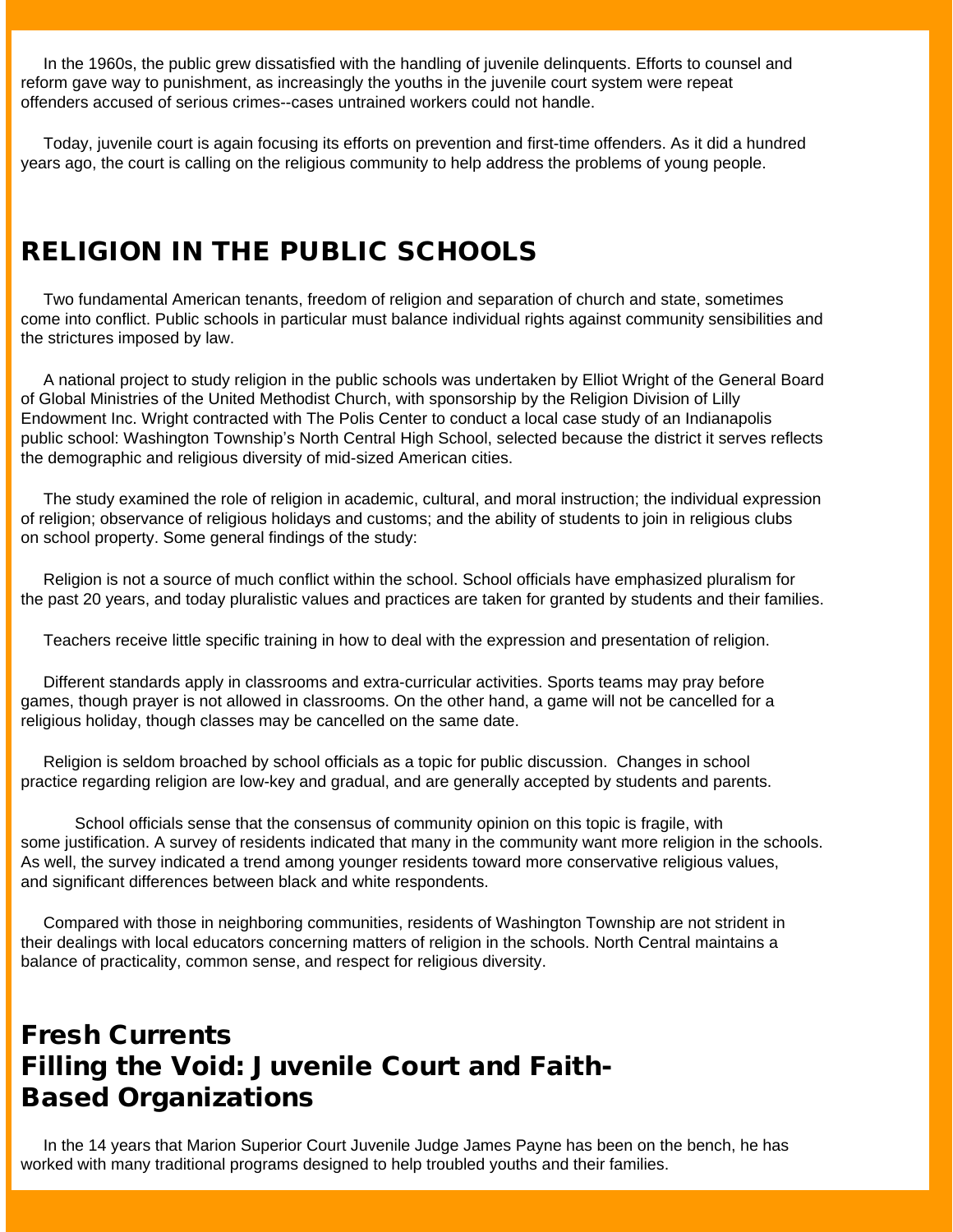But he always felt that something was missing.

 "We have had a readily available asset in the community that was under-utilized, and that was the faithbased organizations and churches," Payne says.

 Faith-Based Home-Based Guidance Services, a joint project of the Juvenile Court and the Marion County Office of Family and Children, is Payne's attempt to fill this void.

 In the Faith-Based Home-Based program, the Office of Family and Children and the Juvenile Court contract with churches, religious organizations, and other faith-based groups to work one-on-one with troubled youths and their families.

 Participation is voluntary. Clergy, counselors, family advocates, and volunteers meet in homes, schools or a parent's workplace an average of four hours per week for about six months. The time may be shorter or longer depending on the need and degree of success.

 The program differs from traditional home-based or other intervention programs in that it requires youth, parents, and counselors to incorporate discussions about values, morals, and religion into counseling sessions.

The judge believes the Marion County program is the only one of its kind in the country.

 Faith-Based Home-Based Guidance is in its early stages, yet organizers see promise in its ability to help where other programs have failed. At the same time, they point out that there are no quick fixes or easy answers. What works for one young person may not work for another. Troubled youths often have longstanding family problems that cannot be solved in the six months that providers are expected to spend counseling a family.

Payne and others are willing to give the program a try as a viable alternative to traditional home-based programs.

 The idea came about in the early 1990s when Payne learned about Advanced Training Institute (ATI), a non-denominational, Christian-based residential project housed at the old Stouffer Hotel on Meridian Street. ATI matches young people one-on-one with mentors. Students live in the residence and are put through a stringent course of organized programs, including scheduled meals and chores, exercise, prayer, schoolwork, and counseling.

 Juvenile court sent several youth through the program. What impressed the judge the most was that the kids who went through the ATI seldom showed up in his courtroom again.

 "There were more children and families needing these kinds of services, and the traditional programs did not have the capacity to meet this need as quickly as we felt would be necessary," Payne says.

 The Office of Family and Children and the juvenile court sent a request for proposals in December 1997 to more than 100 congregations and groups. A review committee¾made up of representatives from the Mayor's office, juvenile court, religious organizations, Office of Family and Children, and the academic community¾received 12 proposals. Eleven agencies met the criteria; currently, eight agencies are participating.

 Of the eight, six are black: Westside Community Ministers, Courage Family Life of First Baptist Church North, Faith Teaching Church of Deliverance, Jesus Christ Gospel Church/Jus Harmony Counseling Services, Martin University Institute of Urban Ministries, and St. Paul AME Church (The Leah Project). Open Hand, Inc., and St. Matthew Lutheran Church are majority white. All are Christian-based and accept clients regardless of race or denomination.

 Payne's office has spoken with representatives from the Jewish and Muslim communities, and they have expressed interest in working with families. But so far, none of the families have requested counseling from those groups.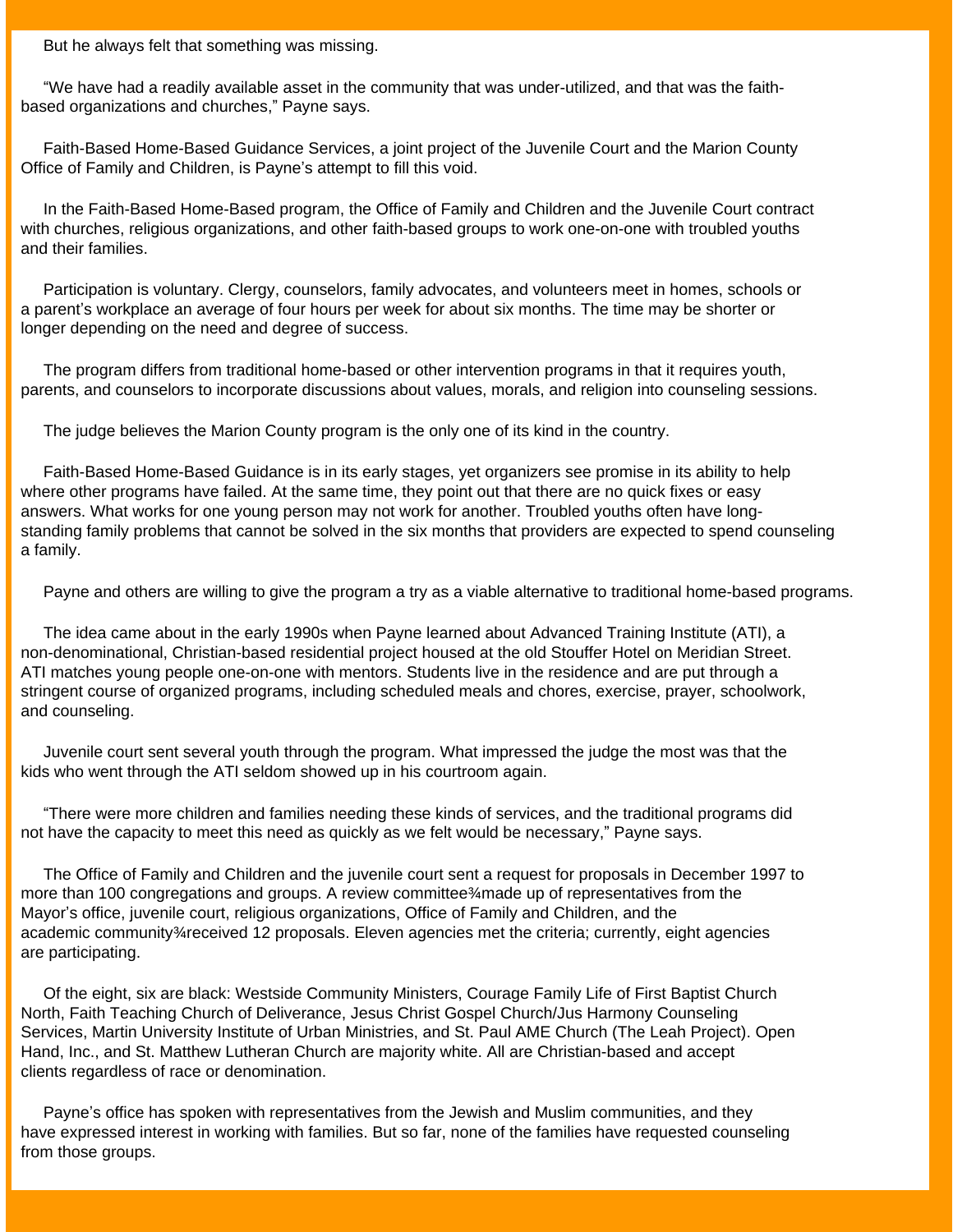The majority of the faith-based providers are African-American and male. The majority of social workers who ordinarily handle these cases are white females. The hope is that these men might have better success with youth, who can readily identify with their older counterparts.

 "With positive role models, young people are more likely to stay out of trouble," Payne says. "If we can hook youth up within a community that has a support base for the young person and the family, then we have linked that family to a network that can be there long after the child is disconnected from the courts."

 The Rev. Ralph Spears, senior pastor of St. Matthew Lutheran Church, on the near east side, has worked about a dozen cases, with mixed results. Some have ended with a recommendation to the court for an end to the young person's probation. In other instances, the young person was assigned to a program that offered more intensive assistance, such as placement in Boys' or Girls' School.

 "There are a lot of circumstances to consider when you look at a case," Spears explains as a reason for the differing outcomes. "It might be family. It might be the setting. The problems that these kids have didn't happen yesterday. Some are easily answered and others aren't as easily reversed, at least in the time that we have them."

 Judge Payne agrees. "It's impossible to predict who will be successful and who won't. There's a myriad of issues in the home to consider," he says.

 "Some kids have enough support to hook up with someone in a counseling setting and succeed while others do not. You will find that with any program. It's like trying to figure out why a kid with everything stacked against him makes all A's while another kid who seems to have everything has all kinds of problems."

 For most Faith-Based Home-Based providers, the program is an extension of the services they already offer their congregations, clients, or community, says Spears, who has counseled inner city youth in ministries in Cincinnati and New Jersey.

 The pastor finds that youth are curious about religion. They ask questions, which he eagerly answers, but he emphasizes that providers understand that it is not their role to convert families.

 "We can offer, 'Have you prayed about your situation?' as an option to solving the problem. We can also give them instructions on how to do this," Spears says.

 As with any new program, Home-Based Faith-Based Guidance has its challenges¾record keeping in particular, Payne said. Expectations and administrative styles of faith-based groups differ from those of government agencies.

 The Rev. Rod Smith is a family therapist with Open Hand, Inc., a not-for-profit home-based juvenile counseling center on the north side. Smith has counseled 16 families.

 "I asked an attorney recently why the program is working. He said it is because finally someone cares about the young people," Smith said. "The child protection services workers and probation officers care about the young people, but there are so many cases that it's overwhelming and kids get lost in the system."

 Smith, a former high school counselor, said his role is to help young people and their families understand probation. He talks with them about keeping curfew and making court dates. He helps them establish relationships with teachers.

 Smith said he tells the families, "I'm *from* the courts, but I'm not *of* the court. I'm not a policeman. I'm the agent they need to walk through this process with them."

 Payne stresses that faith-based programs are not for every family. "Giving them a choice is important, though. The concept of 'each one teach one' and one person helping another in need is what the faithbased community is all about."